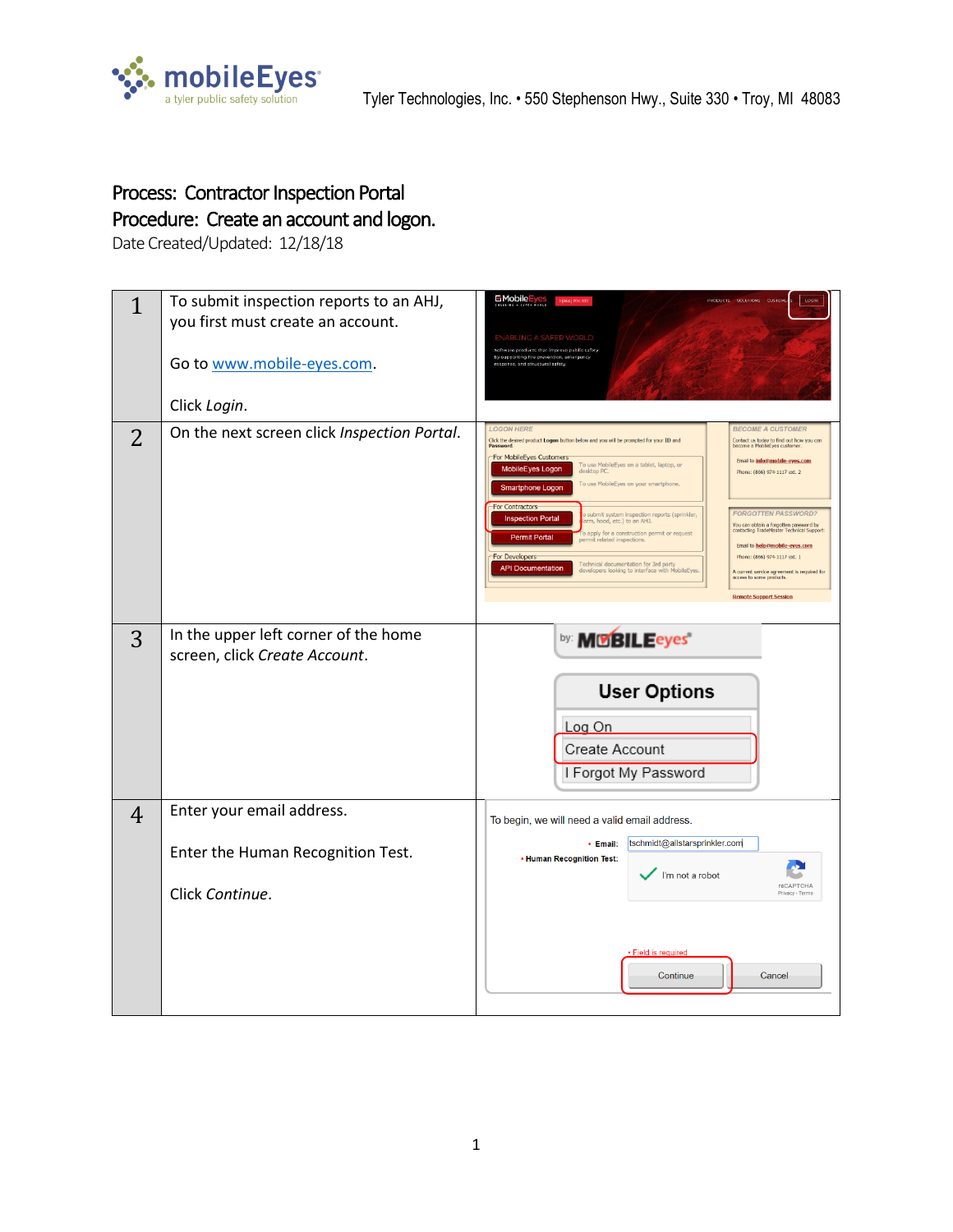

| 5 | Enter the name of your company. As you<br>type, you will see possible matches. If you<br>see a blue button for your company, it<br>means someone else from your company<br>has already set up an account. Click the<br>button to select your company. Your<br>account will be linked to that company.<br>There can be multiple individual accounts<br>linked to the same company.<br>Be careful here! Your company may have<br>multiple offices. You'll want to link your<br>account to the right office. | Enter your business name and we'll search for a match<br><b>Business Name:</b><br>All Star<br>elect match or create new<br>s (w/ first Admin & en<br>ALL STAR AIR CONDITIONING<br><b>All Star Comfort Systems</b><br><b>All Star Construction</b><br>no admin yet<br>no admin yet<br>Select o<br><b>Create New Busin</b><br>· Name:<br>You can add more phone numbers later<br><b>Phone (Desk Phone):</b><br>Phone (Cell):<br>Phone (After Hours):<br>tschmidt@allstarsprinkler.com<br>Email:<br><b>Personal Fax:</b><br>Must be between 6 and 20 characters<br>· Password:<br>This must match the value in the password field exactly.<br>· Confirm Password:<br>Lic.#<br>Lic. Description<br><b>Effective Date</b><br><b>Expire Date</b><br>Clear<br>$\boxed{p}$ Clear<br>Delete<br>New Lic. #                                                  |
|---|-----------------------------------------------------------------------------------------------------------------------------------------------------------------------------------------------------------------------------------------------------------------------------------------------------------------------------------------------------------------------------------------------------------------------------------------------------------------------------------------------------------|---------------------------------------------------------------------------------------------------------------------------------------------------------------------------------------------------------------------------------------------------------------------------------------------------------------------------------------------------------------------------------------------------------------------------------------------------------------------------------------------------------------------------------------------------------------------------------------------------------------------------------------------------------------------------------------------------------------------------------------------------------------------------------------------------------------------------------------------------|
| 6 | If you don't see your company, it means<br>you are the first to create an account for<br>your company. Click Create New Business.                                                                                                                                                                                                                                                                                                                                                                         | Busines<br>$\times$ Enter your business name and we'll search for a match.<br>All Star Sprinkler<br>· Business Name:<br>Select match or create new.<br>No matches<br>Select existing business or<br><b>Create New Business</b><br>Contract<br>· Name:<br>You can add more phone numbers later<br>Phone (Desk Phone):                                                                                                                                                                                                                                                                                                                                                                                                                                                                                                                              |
| 7 | Enter the information for your<br>1.<br>company.                                                                                                                                                                                                                                                                                                                                                                                                                                                          | Busines<br>Enter your business name and we'll search for a match<br>• Business Name:<br>All Star Sprinkler<br>Select match or create new.<br>550 Stephenson Hwy<br>· Address (Ln 1):<br>Suite 330<br>Address (Ln 2):<br>$\cdot$ City:<br>Troy<br>MI (Michigan)<br>· State/Prov:<br>· Zip/Postal Code:<br>48083<br>Tax ID#:<br>366-974-1117<br>Main Business Phone:<br><b>Business Fax:</b>                                                                                                                                                                                                                                                                                                                                                                                                                                                        |
| 8 | Scroll down and select the AHJs to<br>2.<br>whom you will be sending reports.<br>You can filter for your state to reduce<br>the list of Available AHJs.                                                                                                                                                                                                                                                                                                                                                   | Select the AHJs you will be sending reports to and click<br>• Remove AHJs by selecting them at right and clicking ◀<br>Select multiple AHJs by using ctrl+click<br>· Click "Search" to apply filter(s)<br>You must select at least one AHJ to create an account<br><b>Customer Name:</b><br>$\checkmark$<br>--show all-<br>State/Providence:<br>Clear Filters<br>Search  <br>Available AH.Is<br><b>Selected AHJs</b><br>Albany Fire Department (OR)<br>Bonita Springs Fire Rescue (FL)<br>Beech Grove Fire (IN)<br>City of Fort Myers (FL)<br>Clearwater Fire Rescue (FL)<br>onita Springs Fire F<br>City of Fort Myers (FL)<br>Estero Fire Rescue (FL)<br>laines City, FL (FL)<br>anvater Fire Rescu<br>Decatur Twp. Fire Department (IN)<br>$\blacktriangleleft$<br>Demo Customer (OH)<br>Greenfield Fire Territory (IN)<br>Haines City, FL (F. |
| 9 | Scroll down farther and enter your<br>3.<br>personal information. The fields with<br>a red dot are required.<br>Click Continue when finished with all three<br>steps.                                                                                                                                                                                                                                                                                                                                     | <b>Tyler Schmidt</b><br>· Name:<br>You can add more phone numbers later<br>248-646-7607<br>Phone (Desk Phone):<br>Phone (Cell):<br><b>Phone (After Hours):</b><br>tschmidt@allstarsprinkler.com<br>Email:<br>Personal Fax:<br>Must be between 6 and 20 characters.<br>· Password:<br><br>This must match the value in the password field exactly.<br>• Confirm Password:<br><br>-License #s<br>Lic. Description<br>$Lie.$ #<br><b>Effective Date</b><br><b>Expire Date</b><br>$e$ Clear<br>Clear<br>Delete<br>New Lic. #<br><b>Field is require</b><br>Continue<br>Cancel                                                                                                                                                                                                                                                                         |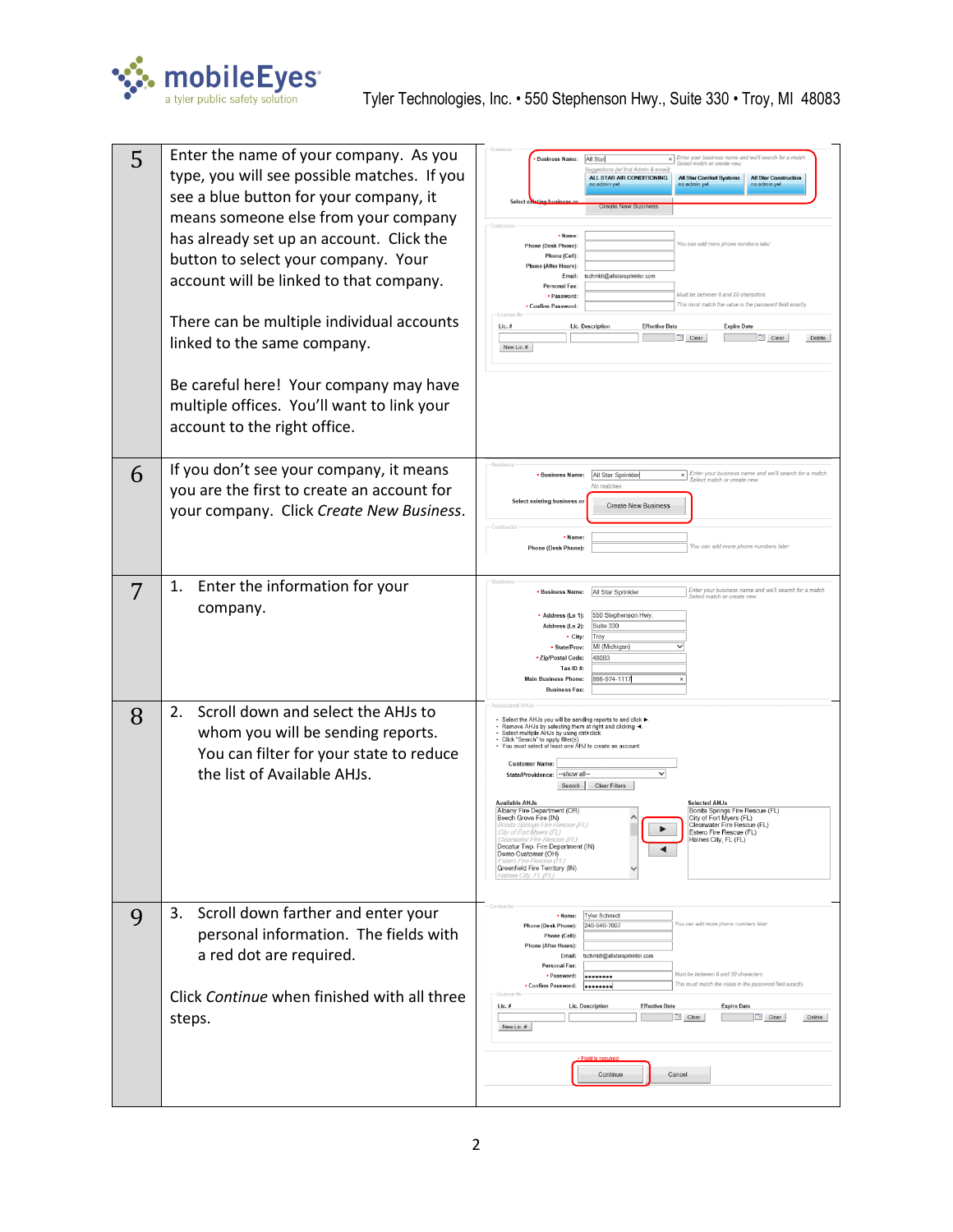

| 10 | You'll get a message telling you to check           | <b>New Contractor Account</b>                                                                                                                                 |
|----|-----------------------------------------------------|---------------------------------------------------------------------------------------------------------------------------------------------------------------|
|    | for the verification email. It will be sent to      | Your user id has been created and an email has been sent to the address provided.                                                                             |
|    | the email address you provided.                     | 1. Please check for the email. If you don't see it, it may be in your spam/junkmail folder.<br>2. Click the provided email link to verify your email address. |
|    |                                                     | Afterward, you may log in at anytime.<br>Main Menu                                                                                                            |
|    | When you get the email, click on the link           |                                                                                                                                                               |
|    | to verify the email address. (No screen shot        |                                                                                                                                                               |
|    | provided here.)                                     |                                                                                                                                                               |
|    | Once you click on the link, you will be             |                                                                                                                                                               |
| 11 | prompted to logon.                                  | by: <b>MCBILEeyes</b>                                                                                                                                         |
|    |                                                     |                                                                                                                                                               |
|    | Click Log On.                                       | <b>User Options</b>                                                                                                                                           |
|    |                                                     |                                                                                                                                                               |
|    |                                                     | Log On                                                                                                                                                        |
|    |                                                     | Create Account                                                                                                                                                |
|    |                                                     | I Forgot My Password                                                                                                                                          |
|    |                                                     |                                                                                                                                                               |
|    |                                                     |                                                                                                                                                               |
| 12 | Enter your email address and password.              | • E-mail:   gorman@mobile-eyes.com<br>×<br>Forgot your password?<br>· Password:<br>                                                                           |
|    | (This screen shot shows different logon credentials | Remember Me (You shout NOT check this box on a public computer.)                                                                                              |
|    | than in the example above.)                         | · Field is required                                                                                                                                           |
|    |                                                     | Continue<br>Cancel                                                                                                                                            |
|    | Check the Remember Me box if you are                |                                                                                                                                                               |
|    | logging on from your own personal                   |                                                                                                                                                               |
|    | computer.                                           |                                                                                                                                                               |
|    | Click Continue.                                     |                                                                                                                                                               |
|    | This will take you to the main menu.                | <b>User Options</b>                                                                                                                                           |
| 13 |                                                     | Welcome back<br>AHJ: --Select an option--<br>$\checkmark$                                                                                                     |
|    | On the left side of the screen are User             | Tom Gorman<br>(Gorman Construction)                                                                                                                           |
|    | Options and Help Videos.                            | <b>Credit: \$760.50</b><br>click to get more                                                                                                                  |
|    |                                                     | Log Off<br>Update Account                                                                                                                                     |
|    | Watch the Help Videos to learn about                | Address<br>Occupant<br><b>Inspection Type</b><br>Admin Tools                                                                                                  |
|    | using the portal. Each is 1-3 minutes long.         | <b>Help Videos</b>                                                                                                                                            |
|    |                                                     | How to: Use this screen                                                                                                                                       |
|    |                                                     | How to: Start an inspection<br>How to: Enter a new address                                                                                                    |
|    |                                                     | <b>How to: Find occupants</b><br><b>How to: Enter contacts</b>                                                                                                |
|    |                                                     | How to: Select inspection types<br>Street Number: 125<br>How to: Indicate deficiencies                                                                        |
|    |                                                     | <b>Street Name:</b><br>gorman<br><b>How to: Review/Print/Submit</b><br>P.<br><b>Submitted Start Date:</b><br>How to: Use admin tools                          |
|    |                                                     | Ta<br><b>Submitted End Date:</b>                                                                                                                              |
|    |                                                     |                                                                                                                                                               |